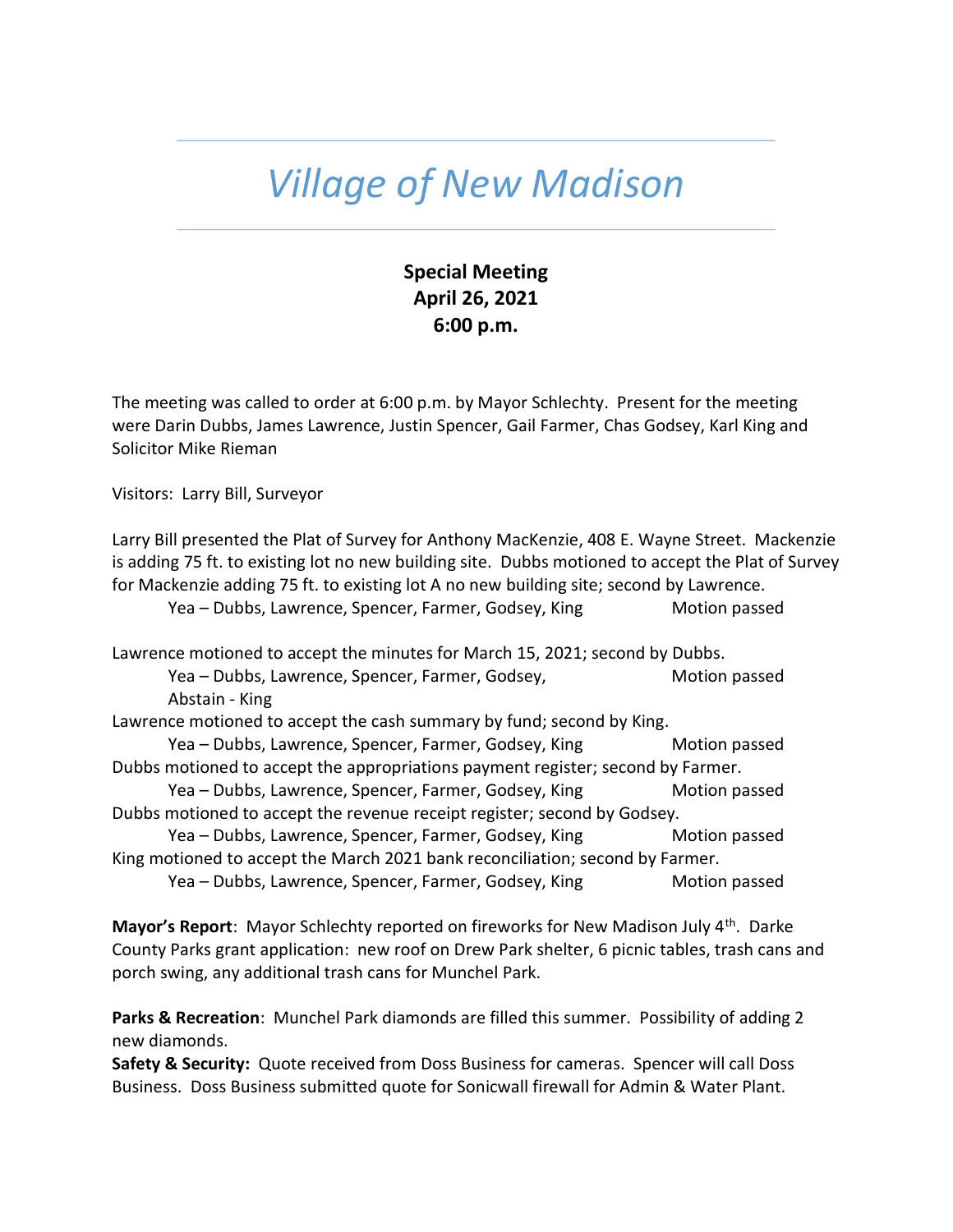Spencer motioned to spend up to \$3,500.00 for network security through Doss Business for Admin & Water Plant locations; second by Dubbs.

Yea – Dubbs, Lawrence, Spencer, Farmer, Godsey, King Motion passed. Sewage, Sanitation & Water: Project management meeting May 4<sup>th</sup> 10:00 a.m. Next BPA meeting is May  $12^{th}$  5:00 p.m. at Admin Bldg.

Streets & Infrastructures: December 21, 2020 - BPA recommends approving Wayne Street Sewer Project and asking council to pay half of the \$12,000.00 paving costs. Lawrence motioned to pay \$6,000.00 from general fund towards the Wayne Street Sewer project street repair/paving; second by Dubbs.

Yea – Dubbs, Lawrence, Spencer, Farmer, Godsey, King Motion passed Growth, Development, Zoning & Annexation: Finance, Audit & Economic Development: Personnel:

Cemetery: Fire Department: Rescue Squad:

Fiscal Officer Report: Spectrum phones - Installation June 9<sup>th</sup> at Admin & Water Plant In service on June 23rd

| $1st$ half real estate tax distribution: \$88,859.89 |            |
|------------------------------------------------------|------------|
| Delinquent utilities collected:                      | \$2,872.55 |

\$91,732.44

Auditor of State training 4/13 and 4/14

| Sessions participated in: | Ohio Ethics Law - Building a Culture of Integrity     |
|---------------------------|-------------------------------------------------------|
|                           | Special Audit of the City of Lima                     |
|                           | State Budgeting & Funding - How it Impacts Local Gov. |
|                           | Practices & Procedures of Ohio Deliberative Bodies    |
|                           | Ohio Auditor of State Legal Update                    |
|                           | Financial Statements & Notes to Financial Statements  |
|                           | 2021 Ohio Compliance Supplement Update                |
|                           | <b>Taxable Fringe Benefits for Employers</b>          |
|                           | Single Audit Update                                   |
|                           | Cybersecurity                                         |
|                           | Auditor of State Legislative Update                   |

Unfinished Business: Quote received from Doss Business for website and village email addresses. Spencer will follow-up with Doss and report next month.